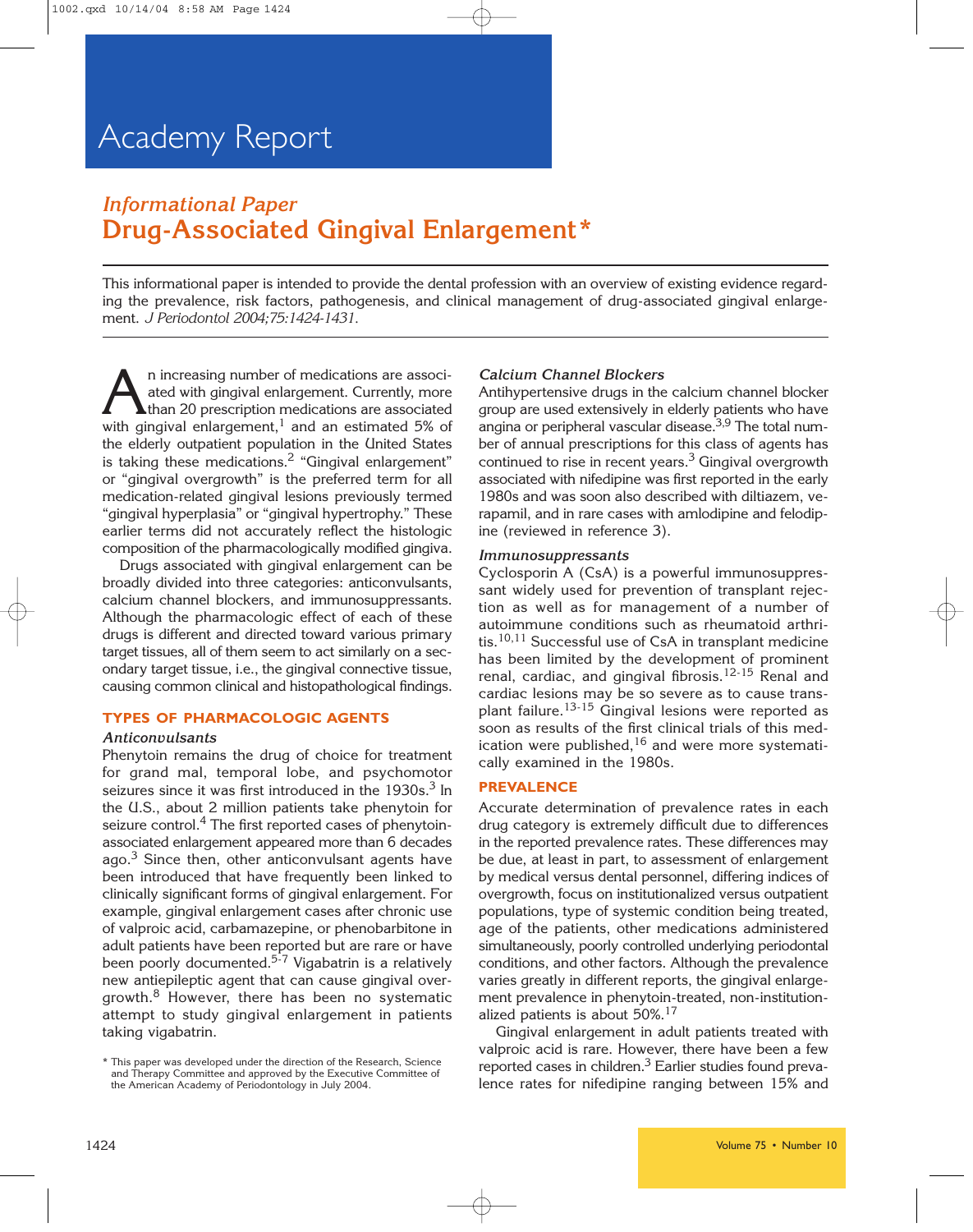#### **Table 1.**

### **Estimated Prevalence of Drug-Associated Gingival Enlargement According to the Most Frequently Reported Prevalence Rates**

| Category                    | Pharmacologic<br>Agent              | Trade Name                                | Prevalence                                                       |
|-----------------------------|-------------------------------------|-------------------------------------------|------------------------------------------------------------------|
| Anticonvulsants             | Phenytoin                           | <b>Dilantin</b>                           | 50%6,17,23                                                       |
|                             | Sodium valproate<br>(valproic acid) | Depakene, Depacon,<br>Epilim, Valpro      | Rare <sup>3,5,23</sup>                                           |
|                             | Phenobarbitone                      | Phenobarbital, Donnatal                   | $< 5\%$ <sup>7</sup>                                             |
|                             | Vigabatrin                          | Sabril                                    | Rare <sup>8</sup>                                                |
|                             | Carbamazepine                       | Tegretol                                  | None reported                                                    |
| Immunosuppressants          | Cyclosporin                         | Neoral, Sandimmune                        | Adults 25-30% <sup>13,21,24</sup><br>Children >70% <sup>22</sup> |
| Calcium channel<br>blockers | Nifedipine                          | Adalat, Nifecard,<br>Procardia, Tenif     | $6 - 15\%$ <sup>18-20</sup>                                      |
|                             | Isradipine                          | <b>DynaCirc</b>                           | None reported                                                    |
|                             | Felodipine                          | Agon, Felodur,<br>Lexxel, Plendil         | Rare <sup>3,20</sup>                                             |
|                             | Amlodipine                          | Lotrel, Norvasc                           | Rare <sup>3,20</sup>                                             |
|                             | Verapamil                           | Calan, Covera, Isoptin,<br>Tarka, Verelan | $5\%^{25}$                                                       |
|                             | <b>Diltiazem</b>                    | Cardizem, Dilacor,<br>Diltiamax, Tiazac   | 5-20%26                                                          |

trol<sup>17</sup> and is commensurate with the degree of plaqueinduced inflammation.<sup>20,27</sup> The importance of plaque as a cofactor in the etiology of drugassociated gingival enlargement has been recognized in the most recent classification system for periodontal diseases.28 In this classification, "drug-influenced gingival enlargements" are categorized as plaque-induced gingival diseases modified by medications. In support of this classification system, plaque accumulation was strongly associated with the occurrence of gingival overgrowth both in an animal model of CsA-induced gingival enlargement,  $29$  and in a large group of CsA-treated allograft patients using a multivariate regression analysis model.<sup>30</sup> In addition, it was shown that patients with evidence of inflammatory gingival overgrowth prior to initiation of CsA treatment are more likely to develop severe gingival enlargement.<sup>31</sup>

85%;18,19 however, a community-based, well-controlled epidemiological study found that only about 6% of subjects taking nifedipine had clinically significant overgrowth.20 The prevalence with verapamil, diltiazem, felodipine, or amlodipine was significantly smaller.<sup>3,20</sup> With respect to CsA, although reported rates vary, a review of the few well-controlled studies indicated that the overall rate is 25% to 30%.<sup>21</sup> However, pediatric heart-lung transplant recipients on CsA appear to be more susceptible to CsA-associated enlargement, with up to 97% of these children developing some degree of overgrowth.<sup>22</sup>

A summary of estimated prevalence rates for drug-associated gingival enlargement is shown in Table 1.

#### **RISK FACTORS**

#### *Plaque*

The severity of gingival enlargement in patients taking these medications correlates well with poor plaque con-

#### *Other Factors*

As with most periodontal diseases, a multifactorial model appears to best explain the occurrence and distribution of gingival overgrowth in patients, receiving medications associated with this condition. This has been illustrated in a large study of CsA-treated patients, which failed to fully explain the distribution of gingival overgrowth based solely on the level of plaque and gingivitis.<sup>32</sup> Other factors affecting the occurrence of gingival enlargement may include gender, with males being three times as likely to develop overgrowth,<sup>20</sup> and age, which is inversely correlated.<sup>17,22,27</sup> Although there are conflicting data with respect to the relationship between severity of enlargement and daily phenytoin, CsA, or nifedipine dose, most studies have not reported a significant association with dosage.3,33,34 Examination of tissue typing data in transplant recipients has shown that HLA B37-positive patients are significantly more likely to show severe gingival enlargement, whereas the opposite is true about HLA DR1-positive patients.<sup>35,36</sup>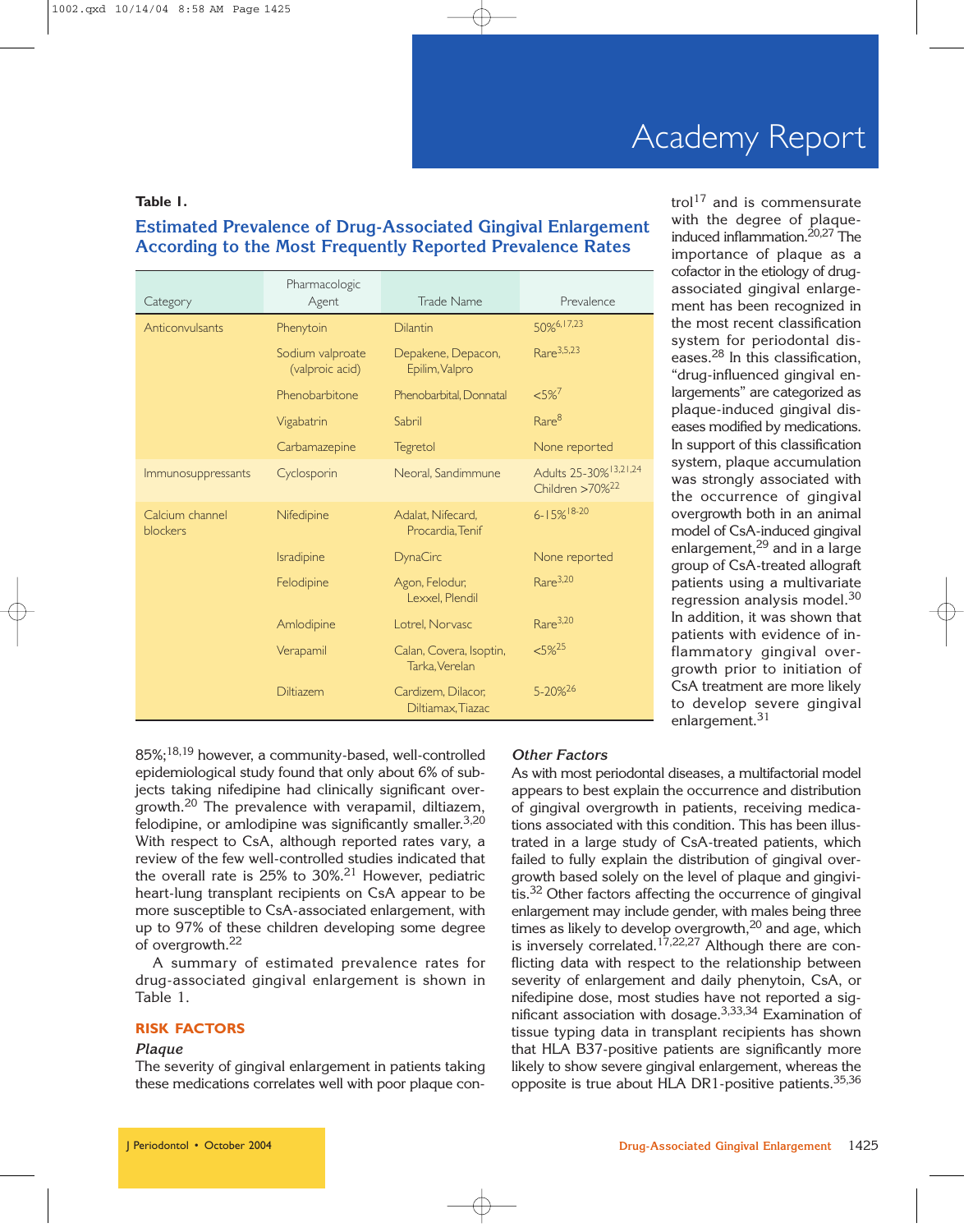Donor-host HLA mismatching was not correlated to the degree of gingival enlargement.<sup>30</sup>

Interactions between simultaneously administered medications affecting gingival enlargement have also been reported. Chronic comedication with phenytoin and other anticonvulsant agents does not affect the degree of gingival enlargement in adult epileptic patients.<sup>37</sup> However, CsA-treated patients are often on prednisolone or azathioprine as well, which can modify the severity of gingival enlargement.<sup>38</sup> In contrast, patients on CsA who are also receiving a calcium channel blocker present with a greater severity of the gingival lesions than patients medicated with CsA alone.39 The choice of the calcium channel blocker used in conjunction with CsA can also affect the prevalence or severity of gingival enlargement. It has been reported that the prevalence of gingival overgrowth in renal transplant recipients maintained on CsA and amlodipine is higher than those receiving CsA and nifedipine.40 In addition, when effects of a combined treatment of CsA and nifedipine or diltiazem were tested in an animal model, CsA was found to synergistically enhance gingival growth with nifedipine and to a lesser degree with diltiazem.<sup>41</sup>

#### **CLINICAL MANIFESTATIONS OF GINGIVAL ENLARGEMENT**

Clinical manifestation of gingival enlargement frequently appears within 1 to 3 months after initiation of treatment with the associated medications.<sup>42</sup> Gingival overgrowth normally begins at the interdental papillae and is more frequently found in the anterior segment of the labial surfaces. $3,9$  Gradually, gingival lobulations are formed that may appear inflamed or more fibrotic in nature, depending on the degree of local factor-induced inflammation. The fibrotic enlargement normally is confined to the attached gingiva but may extend coronally and interfere with esthetics, mastication, or speech.<sup>3,9</sup> Disfiguring gingival overgrowth triggered by these medications is not only esthetically displeasing but often impairs nutrition and access for oral hygiene, resulting in an increased susceptibility to oral infection, caries, and periodontal diseases.<sup>11</sup>

Most drug-associated gingival enlargements appear to be clinically indistinguishable, with the possible exceptions of phenobarbitone<sup>7</sup> and CsA.<sup>5</sup> In phenobarbitonetreated patients, the gingiva may be enlarged uniformly without lobulations of the interdental papillae, and severity of the clinical lesions has been reported to be greater in the posterior as compared to the anterior regions.7 In individuals immunosuppressed with CsA, sometimes pebbly or papillary lesions appear on the surface of larger lobulations,  $43$  which have been associated with the presence of *Candida* hyphae invading the gingival epithelium.<sup>43,44</sup> Other investigators have reported that tissues affected by CsA are generally more hyperemic and bleed more readily upon probing than tissues affected by phenytoin.<sup>5</sup>

#### **HISTOPATHOLOGY OF THE LESION**

An ultrastructural study demonstrated that the increase in gingival tissue volume is primarily due to a connective tissue response rather than epithelial cell layer involvement.45 The histopathology of the lesions in all drug categories is similar and is characterized by excessive accumulation of extracellular matrix proteins, such as collagen, or amorphous ground substance.  $3,4,9$ Varying degrees of inflammatory infiltrate exist, while an increase in the number of fibroblasts remains controversial.46-48 The predominant type of infiltrating inflammatory cell is the plasma cell. Parakeratinized epithelium of variable thickness covers the connective tissue stroma, and epithelial ridges may penetrate deep into the connective tissue, creating irregularly arranged collagen fibers.45

#### **PATHOGENESIS**

#### *Role of Fibroblasts*

The mechanism through which these medications trigger a connective tissue response in the gingiva is still poorly understood. Because only a subset of patients treated with these medications will develop gingival overgrowth, it has been hypothesized that these individuals have fibroblasts with an abnormal susceptibility to the drug. Indeed, it has been shown that fibroblasts from overgrown gingiva in phenytoin-treated patients are characterized by elevated levels of protein synthesis, most of which is collagen.<sup>49</sup> However, results of a study comparing intraoral lesions with the presence of fibrosis at extraoral sites failed to show that the severity of gingival enlargement correlates well with the formation of fibrotic lesions elsewhere in the body.<sup>50</sup> Such enlargement cannot be considered a consequence of systemic and/or genetic fibroblast hyperactivity. A limitation of this study was that the conclusions were based on examination of extraoral tissues at the macroscopic level only.<sup>50</sup>

It also has been proposed that susceptibility or resistance to pharmacologically induced gingival enlargement may be governed by the existence of differential proportions of fibroblast subsets in each individual which exhibit a fibrogenic response to these medications.49,51 In support of this hypothesis, it has been shown that functional heterogeneity exists in gingival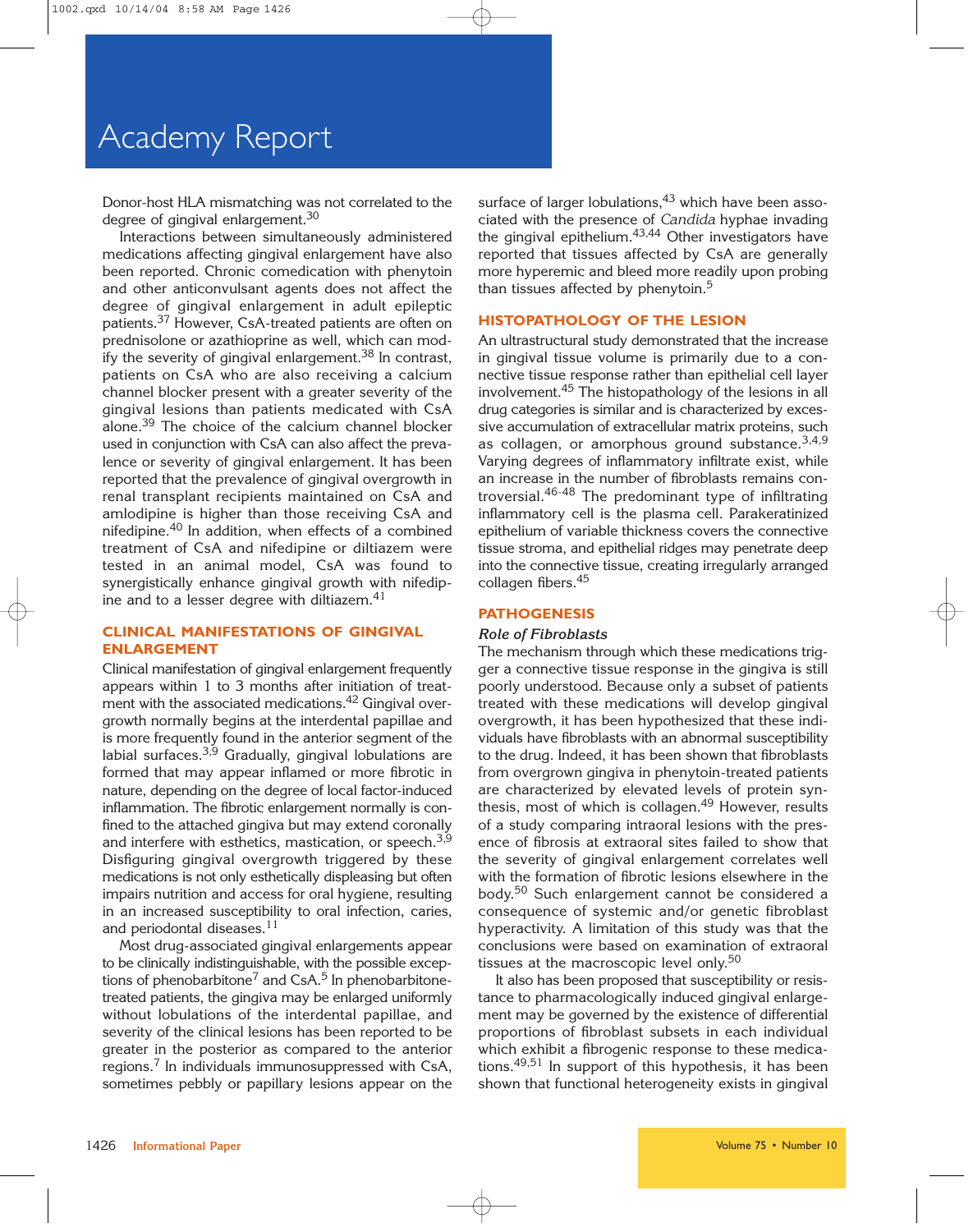fibroblasts in response to various stimuli.<sup>49,52</sup> It was further demonstrated that CsA could react with a phenotypically distinct subpopulation of gingival fibroblasts to enhance protein synthesis.<sup>53,54</sup>

#### *Role of Inflammatory Cytokines*

A synergistic enhancement of collagenous protein synthesis by human gingival fibroblasts was found when these cells were simultaneously exposed to nifedipine and interleukin-1β (IL-1β), a proinflammatory cytokine that is elevated in inflamed gingival tissues.<sup>55</sup> In addition to IL-1β, IL-6 may play a role in the fibrogenic responses of the gingiva to these medications.<sup>56</sup> A reported histologic feature of CsA-induced gingival lesions is a dramatic elevation in the expression of IL-6 by cells within the gingival connective tissue.<sup>56</sup> IL-6 appears to target connective tissue cells such as fibroblasts both by enhancing proliferation<sup>57</sup> and by exerting a positive regulation on collagen and glycosaminoglycan synthesis.<sup>58</sup> Therefore, this cytokine has been proposed to play a pathogenic role in fibrotic diseases such as pulmonary and gingival fibroses.<sup>7,51</sup> Fibroblasts derived from CsA-influenced overgrown gingiva "spontaneously" secreted higher IL-6 levels than from inflamed or normal gingiva in vitro.<sup>59</sup> In addition, CsA, nifedipine, and phenytoin were found to synergize with IL-1 $\beta$  to further enhance secretion of this cytokine by gingival fibroblasts in vitro.<sup>51</sup>

#### *Role of Matrix Metalloproteinase (MMP) Synthesis and Function*

Because most types of pharmacological agents implicated in gingival enlargement have negative effects on calcium ion influx across cell membranes, it was postulated that such agents may interfere with the synthesis and function of collagenases.<sup>60</sup> In support of this hypothesis, a recent in vitro study has shown that human gingival fibroblasts treated with clinically relevant CsA doses exhibit significantly reduced levels of MMP-1 and MMP-3 secretion; these reduced levels may contribute to the accumulation of extracellular matrix components.<sup>61</sup> These findings were further supported by an animal study that showed lower collagenase mRNA levels *in situ* accompanied by a decrease in collagen phagocytosis and degradation.<sup>62</sup>

#### **PREVENTION AND TREATMENT OF GINGIVAL ENLARGEMENT**

#### *Prevention*

In the susceptible patient, drug-associated gingival enlargement may be ameliorated, but not prevented, by elimination of local factors, meticulous plaque control, and regular periodontal maintenance therapy. A 3-month interval for periodontal maintenance therapy has been recommended for patients taking drugs associated with gingival enlargement.<sup>63</sup> Each recall appointment should include detailed oral hygiene instructions and complete periodontal prophylaxis, with supra- and subgingival calculus removal as needed. In pediatric patients, it is recommended that parents also receive oral hygiene instructions. In some instances, orthodontic bands and/or appliances should be removed.<sup>64</sup> An animal study has shown that topically applied 0.12% chlorhexidine can reduce the severity of gingival enlargement triggered by CsA administration<sup>65</sup> and thus may be a valuable tool in the prevention and overall management of gingival enlargement in humans.

#### *Treatment*

**Drug substitution/withdrawal.** The most effective treatment of drug-related gingival enlargement is withdrawal or substitution of medication. When this treatment approach is taken, as suggested by a case report, it may take from 1 to 8 weeks for resolution of gingival lesions.<sup>43</sup> Unfortunately, not all patients respond to this mode of treatment, especially those with longstanding gingival lesions.<sup>3</sup>

Substitution of phenytoin with a different anticonvulsant has long been suggested as the treatment of choice for the severely affected gingiva. Recently, the feasibility of phenytoin substitution has increased with the addition of a new generation of anticonvulsants such as lomatrigine, gabapentin, sulthiame, and topiramate. Changes from nifedipine to diltiazem or verapamil by the patient's physician are an option. Changing hypertensive therapy from nifedipine to an antihypertensive of the same class, such as isradipine, may result in regression of gingival enlargement.<sup>66</sup> Tacrolimus (FK506) is an alternative immunosuppressant for renal transplant recipients that has not been associated with gingival enlargement. Switching from CsA to tacrolimus can cause significant resolution or complete regression of the gingival enlargement in renal transplant recipients.<sup>67</sup> However, in heart transplant patients, if the patient is medically stable and side effects of immunosuppression with CsA are well controlled, the cardiology team will frequently be disinclined to alter the therapeutic regimen.<sup>43</sup>

**Non-surgical treatment.** Professional debridement with scaling and root planing as needed has been shown to offer some relief in gingival overgrowth patients.<sup>68</sup> In chronically immunosuppressed patients, papillary lesions present on the surface of the enlarged gingiva have been reported to resolve using topical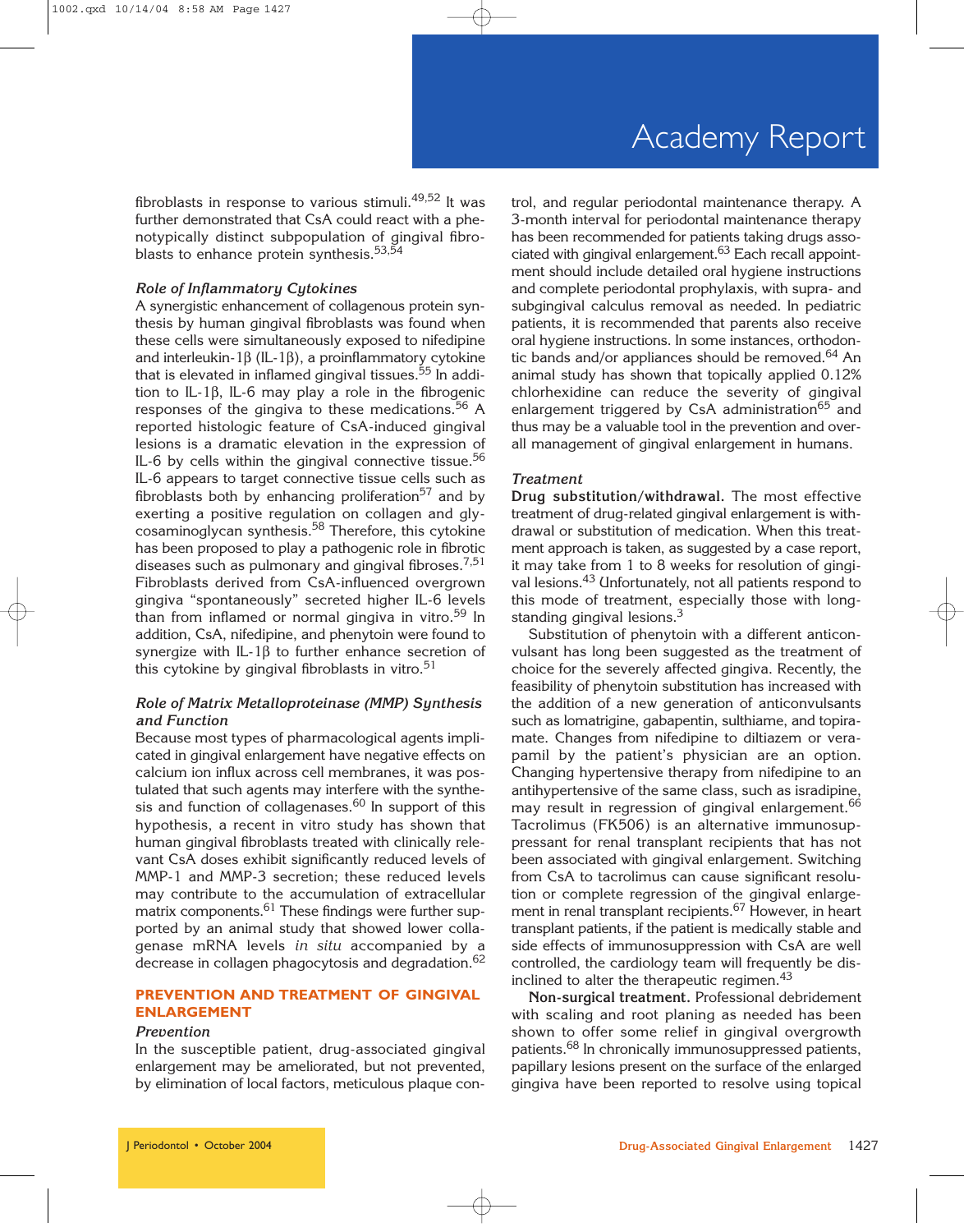antifungal medications (e.g., nystatin lozenges). 43,44 Slight to moderate gingival enlargement following CsA treatment has also been treated with a short course of azithromycin (3 to 5 days, 250 to 500 mg/day),  $69,70$ a semisynthetic macrolide derived from erythromycin that does not affect cyclosporin blood levels.<sup>70</sup> Findings from several case reports, two non-randomized prospective clinical trials, and one randomized double-blind cross-over trial in CsA-treated renal transplant recipients suggest that if gingival overgrowth is treated early with azithromycin, amelioration or complete regression of the lesions is possible (reviewed in reference 70). The overall duration of the effects of azithromycin ranges between 3 months and 2 years.<sup>70</sup> Another study contradicts these findings, showing that a 7-day course of azithromycin (or metronidazole) does not induce remission of CsA-induced gingival overgrowth, although it acts on concomitant bacterial overinfection and gingival inflammation.<sup>71</sup>

**Surgical periodontal treatment.** Because the anterior labial gingiva is frequently involved, surgery is commonly performed for esthetic reasons before any functional consequences are present. The classical surgical approach has been the external bevel gingivectomy. However, a total or partial internal gingivectomy approach has been suggested as an alternative. $3$  This more technically demanding approach has the benefit of limiting the large denuded connective tissue wound that results from the external gingivectomy, thereby minimizing postoperative pain and bleeding.

The use of carbon dioxide lasers has shown some utility for reducing gingival enlargement, an approach which provides rapid postoperative hemostasis. Consultation with the patient's physician prior to surgical treatment regarding antibiotic and steroid coverage should take place in the immunosuppressed patient.<sup>3</sup> Another eminent complication is primary high blood pressure or high blood pressure secondary to CsA treatment. If blood pressure is poorly controlled, surgical reduction of the overgrown gingiva should be postponed because of the risk of postoperative hemorrhage. Sudden unnecessary changes in dental chair position should also be avoided to prevent postural hypotension.<sup>43</sup>

**Treatment outcomes and recurrence rate.** The recurrence rate of severe gingival enlargement in CsA- or nifedipine-treated patients after surgical periodontal therapy was found to be about 40% within 18 months after active treatment.72 Significant determinants of recurrence were found to be younger age, gingival inflammation, and poor compliance with maintenance visits.<sup>72</sup> Chlorhexidine (0.12%) oral rinse twice daily has been reported to prevent recurring overgrowth following surgical treatment.<sup>23</sup>

#### **MOLECULAR BIOLOGY: POTENTIAL SOLUTIONS TO AN AGE-OLD PROBLEM?**

Clearly, our understanding of the pathogenesis of gingival overgrowth is incomplete at best; however, the development of novel preventative and therapeutic approaches to gingival overgrowth requires a systematic approach. This should include the development and use of animal models of gingival overgrowth<sup>24,25</sup> and organotypic-26,73 and single-cell culture systems,<sup>74</sup> which can be cross-correlated with human gingival tissue studies.75,76 The complexity of the events that contribute to gingival overgrowth have yet to be fully realized, but will require molecular and high throughput approaches, such as reverse transcription-polymerase chain reaction (RT-PCR), quantitative real-time PCR, and DNA microarray technologies.75,76

#### **CONCLUSION**

The use of medications with the potential to contribute to the development of gingival overgrowth will likely increase in the years to come. Among the old and relatively newer pharmacologic agents involved in gingival enlargement, overall, phenytoin still has the highest prevalence rate (approximately 50%), with calcium channel blockers and CsA-associated enlargements about half as prevalent. Current studies on the pathogenetic mechanism of drug-associated enlargement are focusing on the direct and indirect effects of these drugs on gingival fibroblast metabolism. If possible, treatment is generally targeted on drug substitution and effective control of local inflammatory factors such as plaque and calculus. When these measures fail to cause resolution of the enlargement, surgical intervention is recommended. These treatment modalities, although effective, do not necessarily prevent recurrence of the lesions. Newer molecular approaches are needed to clearly establish the pathogenesis of gingival overgrowth and to provide novel information for the design of future preventative and therapeutic modalities.

#### **ACKNOWLEDGMENTS**

The primary author for this paper is Dr. Anna Dongari-Bagtzoglou. The editorial assistance of Dr. Christopher Cutler is gratefully acknowledged. Members of the 2003-2004 Research, Science and Therapy Committee include: Drs. Henry Greenwell, Chair; Joseph Fiorellini, William Giannobile, Steven Offenbacher, Leslie Salkin; Cheryl Townsend, Board Liaison; Phillip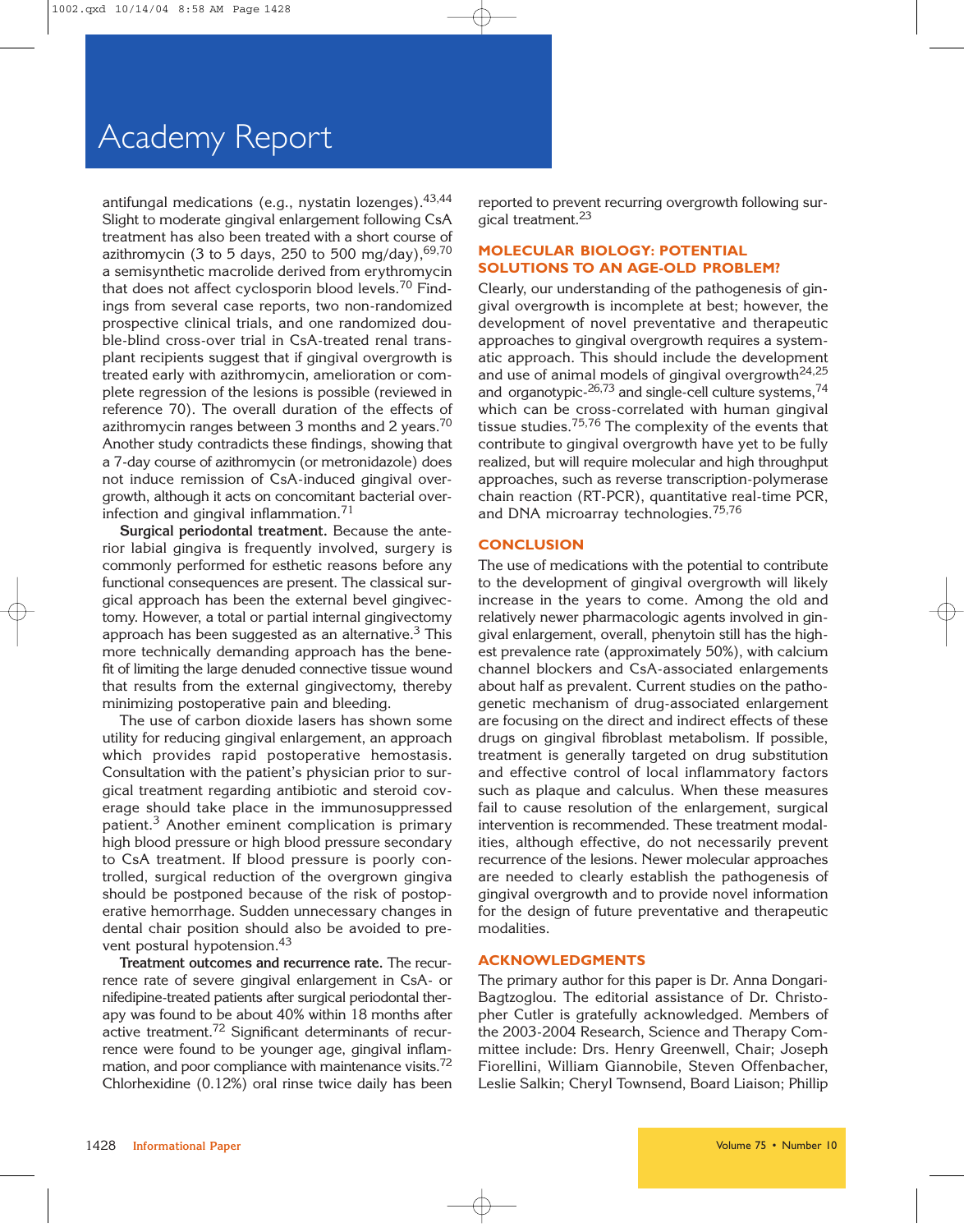Sheridan, Board Consultant; Robert J. Genco, Ex-Officio.

#### **REFERENCES**

- 1. Rees TD, Levine RA. Systemic drugs as a risk factor for periodontal disease initiation and progression. *Compend Contin Educ Dent* 1995;16:20-42.
- 2. Lewis IK, Hanlon JT, Schmader KE, et al. Use of medications with potential oral adverse drug interactions in community-dwelling elderly. *Spec Care Dentist* 1993;13: 171-176.
- 3. Marshall RI, Bartold PM. A clinical review of drug-induced gingival overgrowth. *Aust Dent J* 1999;44:219-232.
- 4. Dongari AI, Langlais RP, McDonnell HT. Drug-induced gingival overgrowth. *Oral Surg Oral Med Oral Pathol* 1993;76:543-548.
- 5. Seymour R, Heasman P. *Drugs, Diseases and the Periodontium.* Oxford: Oxford University Press; 1992.
- 6. Dahlof G, Preber H, Eliasson S, et al. Periodontal condition of epileptic adults treated long-term with phenytoin or carbamazepine. *Epilepsia* 1993;34:960-964.
- 7. Gregoriou A, Schneider P, Shaw P. Phenobarbital-induced gingival overgrowth? Report of two cases and complications in management. *ASDC J Dent Child* 1996;63: 408-413.
- 8. Katz J, Givol N, Chaushu G, Taicher S, Shemer J. Vigabatrin-induced gingival overgrowth. *J Clin Periodontol* 1997;24:180-182.
- 9. Hallmon WW, Rossmann JA. The role of drugs in the pathogenesis of gingival overgrowth. A collective review of current concepts. *Periodontol 2000* 1999;21:176-196.
- 10. *Proceedings of the Second International Congress on Cyclosporine.* Washington, DC: Grune and Stratton; 1988:1-25.
- 11. Hassell TM, Hefti AF. Drug-induced gingival overgrowth: Old problem, new problem. *Crit Rev Oral Biol Med* 1991;2:103-137.
- 12. Rateitschak-Pluss E, Hefti A, Lortscher R, Thiel G. Initial observation that cyclosporin-A induces gingival enlargement in man. *J Clin Periodontol* 1983;10:237-246.
- 13. Myers BD, Newton L. Cyclosporine-induced chronic nephropathy: An obliterative microvascular renal injury. *J Am Soc Nephrol* 1991 Aug;2(2 Suppl. 1):S45-S52.
- 14. Platt JL, Ferguson RM, Sibley RK, Gajl-Peczalska KJ, Michael AF. Renal interstitial cell populations in cyclosporine nephrotoxicity: Identification using monoclonal antibodies. *Transplantation* 1983;36:343-346.
- 15. Billingham ME. Diagnosis of acute cardiac rejection by endomyocardial biopsy. *Bibl Cardiol* 1988;43:83-102.
- 16. Calne RY, Thiru S, McMaster P, et al. Cyclosporine A in patients receiving renal allografts from cadaver donors. *Lancet* 1978;2:1323-1327.
- 17. Casetta I, Granieri E, Desidera M, et al. Phenytoin-induced gingival overgrowth: A community-based cross-sectional study in Ferrara, Italy. *Neuroepidemiology* 1997;16:296- 303.
- 18. Barak S, Engelberg I, Hiss Z. Gingival hyperplasia caused by nifedipine: Histopathological findings. *J Periodontol* 1987;58:639-642.
- 19. Fattore L, Stablein M, Bredfelt G, et al. Gingival hyperplasia: A side effect of nifedipine and diltiazem. *Spec Care Dent* 1991;11:107-109.
- 20. Ellis JS, Seymour RA, Steele JG, Robertson P, Butler TJ, Thomason JM. Prevalence of gingival overgrowth induced by calcium channel blockers: A communitybased study. *J Periodontol* 1999;70:63-67.
- 21. Boltchi FE, Rees TD, Iacopino AM. Cyclosporine Ainduced gingival overgrowth: A comprehensive review. *Quintessence Int* 1999;30:775-783.
- 22. Kilpatrick NM, Weintraub RG, Lucas JO, Shipp A, Byrt T, Wilkinson JL. Gingival overgrowth in pediatric heart and heart-lung transplant recipients. *J Heart Lung Transplant* 1997;16:1231-1237.
- 23. Ciancio S, Bartz N, Lauciello F. Cyclosporine-induced gingival hyperplasia and chlorhexidine: A case report. *Int J Periodontics Restorative Dent* 1991;11:241-245.
- 24. Fu E, Nieh S, Hsiao CT, Hsieh YD, Wikesjö UM, Shen EC. Nifedipine-induced gingival overgrowth in rats: Brief review and experimental study. *J Periodontol* 1998;69: 765-771.
- 25. Meller AT, Rumjanek VM, Sansone C, Allodi S. Oral mucosa alterations induced by cyclosporin in mice: Morphological features. *J Periodontal Res* 2002;37: 412-415.
- 26. Andriani F, Margulis A, Lin N, Griffey S, Garlick JA. Analysis of microenvironmental factors contributing to basement membrane assembly and normalized epidermal phenotype. *J Invest Dermatol* 2003;120:923-931.
- 27. Nakou M, Kamma JJ, Andronikaki A, Mitsis F. Subgingival microflora associated with nifedipine-induced gingival overgrowth. *J Periodontol* 1998;69:664-669.
- 28. Armitage GC. Development of a classification system for periodontal diseases and conditions. *Ann Periodontol* 1999;4:1-6.
- 29. Fu E, Nieh S, Wikesjö UM. The effect of plaque retention on cyclosporine-induced gingival overgrowth in rats. *J Periodontol* 1997;68:92-98.
- 30. Thomas DW, Newcombe RG, Osborne GR. Risk factors in the development of cyclosporine-induced gingival overgrowth. *Transplantation* 2000;69:522-526.
- 31. Varga E, Lennon MA, Mair LH. Pre-transplant gingival hyperplasia predicts severe cyclosporin-induced gingival overgrowth in renal transplant patients. *J Clin Periodontol* 1998;25:225-230.
- 32. Thomason J, Kelly P, Seymour R. The distribution of gingival overgrowth in organ transplant patients. *J Clin Periodontol* 1996;23:367-371.
- 33. Penarrocha-Diago M, Bagan-Sebastian J, Vera-Sempere F. Diphenylhydantoin-induced gingival overgrowth in man: A clinico-pathological study. *J Periodontol* 1990;61:571-574.
- 34. Nery E, Edson R, Lee K, et al. Prevalence of nifedipineinduced gingival hyperplasia. *J Periodontol* 1995;66: 572-578.
- 35. Thomason J, Seymour R, Ellis J, et al. Determinants of gingival overgrowth severity in organ transplant recipients: An examination of the role of the HLA phenotype. *J Clin Periodontol* 1996;23:628-634.
- 36. Cebeci I, Kantarci A, Firatli E, et al. Evaluation of the frequency of HLA determinants in patients with gingival overgrowth induced by cyclosporine A. *J Clin Periodontol* 1996;23:737-742.
- 37. Kamali F, McLaughlin WS, Ball DE, Seymour RA. The effect of multiple anticonvulsant therapy on the expres-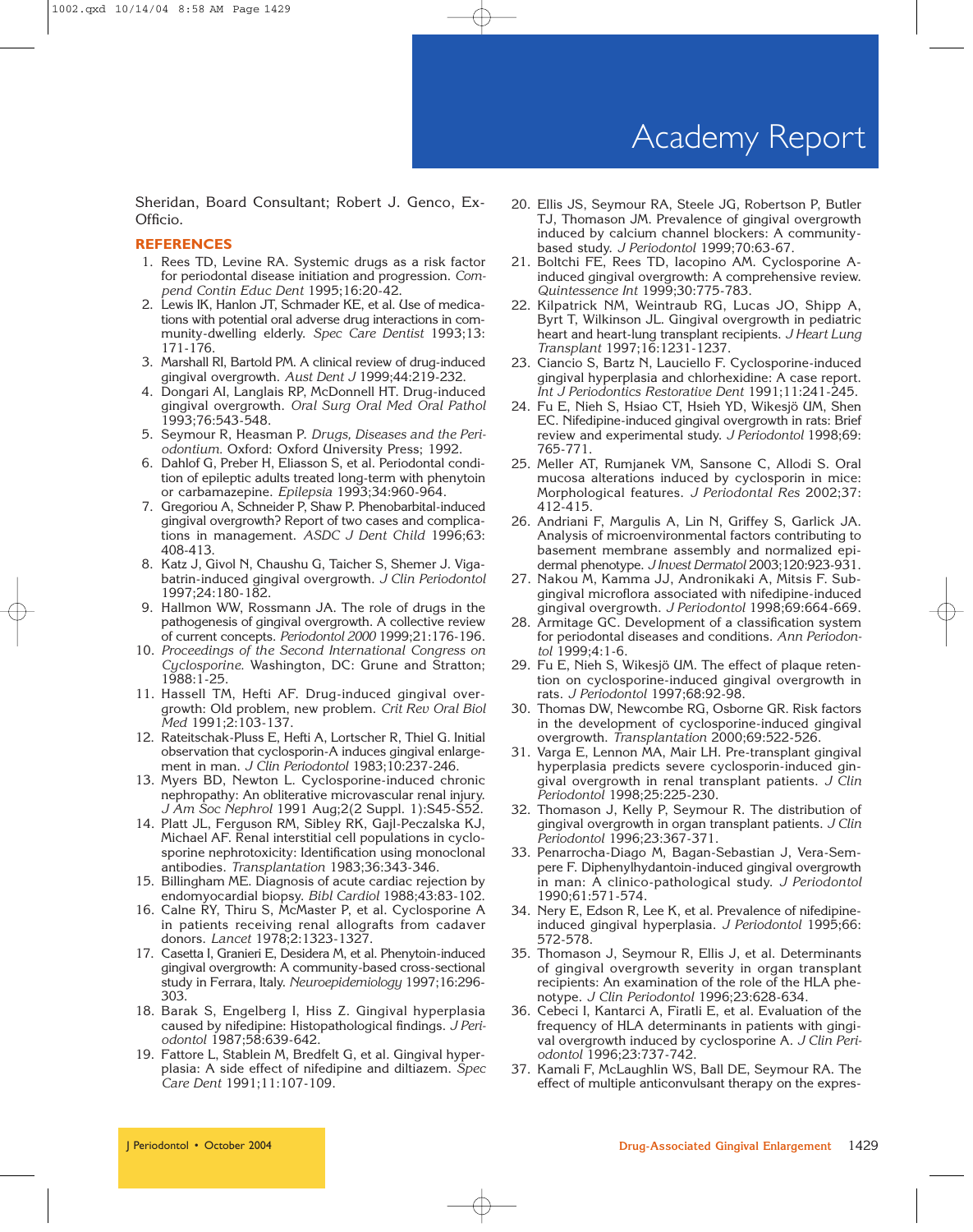sion of phenytoin-induced gingival overgrowth. *J Clin Periodontol* 1999;26:802-805.

- 38. Wilson RF, Morel A, Smith D, et al. Contribution of individual drugs to gingival overgrowth in adult and juvenile renal transplant patients treated with multiple therapy. *J Clin Periodontol* 1998;25:457-464.
- 39. Thomason JM, Ellis JS, Kelly PJ, Seymour RA. Nifedipine pharmacological variables as risk factors for gingival overgrowth in organ-transplant patients. *Clin Oral Invest* 1997;1:35-39.
- 40. James JA, Marley JJ, Jamal S, et al. The calcium channel blocker used with cyclosporin has an effect on gingival overgrowth. *J Clin Periodontol* 2000;27:109- 115.
- 41. Morisaki I, Fukui N, Fujimori Y, Murakami J, Daikoku H, Amano A. Effects of combined oral treatments with cyclosporine A and nifedipine or diltiazem on druginduced gingival overgrowth in rats. *J Periodontol* 2000; 71:438-443.
- 42. Meraw SJ, Sheridan PJ. Medically induced gingival hyperplasia. *Mayo Clin Proc* 1998;73:1196-1199.
- 43. Khocht A, Schneider LC. Periodontal management of gingival overgrowth in the heart transplant patient: A case report. *J Periodontol* 1997;68:1140-1146.
- 44. Payne VM. Re: Periodontal management of gingival overgrowth in the heart transplant patient: A case report (1997;68:1140-1146). *J Periodontol* 1998;69:1314-1315.
- 45. Mariani G, Calastrini C, Carinci F, et al. Ultrastructural features of CsA-induced gingival hyperplasia. *J Periodontol* 1993;64:1092-1097.
- 46. Wysocki GP, Gretzinger HA, Laupacis A, Ulan RA, Stiller CR. Fibrous hyperplasia of the gingiva: A side effect of cyclosporin-A therapy. *Oral Surg Oral Med Oral Pathol* 1983;55:274-278.
- 47. Rostock MH, Fryt HR, Turner JE. Severe gingival overgrowth associated with cyclosporine therapy. *J Periodontol* 1986;57:294-299.
- 48. Santi E, Bral M. Effect of treatment on cyclosporineand nifedipine-induced gingival enlargement: Clinical and histologic results. *Int J Periodontics Restorative Dent* 1998;18:80-85.
- 49. Hassell TM, Page RC, Narayanan AS, Cooper CG. Diphenylhydantoin (Dilantin) gingival hyperplasia: Drug-induced abnormality of connective tissue. *Proc Natl Acad Sci* (USA) 1976;73:2909-2912.
- 50. Montebugnoli L, Bernardi F. Cyclosporin A effects on extraoral connective tissue in heart transplanted patients. *J Int Acad Periodontol* 1999;1:91-94.
- 51. Sinha-Morton R, Dongari-Bagtzoglou AI. Regulation of gingival fibroblast interleukin-6 secretion by cyclosporine A. *J Periodontol* 1999;70:1464-1471.
- 52. Dongari-Bagtzoglou A, Ebersole JL. Increased presence of interleukin-6 (IL-6) and IL-8 secreting fibroblast subpopulations in adult periodontitis. *J Periodontol* 1998; 69:899-910.
- 53. Hassell TM, Buchanan J, Cuchens M, et al. Fluorescence activated vital cell sorting of human fibroblast subpopulations that bind CsA. *J Dent Res* 1988;67:273- 276.
- 54. Mariotti A, Hassell T, Jacobs D, Manning CJ, Hefti AF. Cyclosporin A and hydroxycyclosporine (M-17) affect the secretory phenotype of human gingival fibroblasts.

*J Oral Pathol Med* 1998;27:260-266.

- 55. Johnson RB, Zebrowski EJ, Dai X. Synergistic enhancement of collagenous protein synthesis by human gingival fibroblasts exposed to nifedipine and interleukin-1-beta in vitro. *J Oral Pathol Med* 2000;29:8-12.
- 56. Williamson MS, Miller EK, Plemons J, Rees T, Iacopino AM. Cyclosporine A upregulates interleukin-6 gene expression in human gingiva: Possible mechanism for gingival overgrowth. *J Periodontol* 1994;65:895- 903.
- 57. Fries KM, Felch M, Phipps R. Interleukin-6 is an autocrine growth factor for murine lung fibroblast subsets. *Am J Respir Cell Mol Biol* 1994;11:552-560.
- 58. Duncan MR, Berman B. Stimulation of collagen and glycosaminoglycan production in cultured human adult dermal fibroblasts by recombinant human interleukin-6. *J Invest Dermatol* 1991;97:686-689.
- 59. Myrillas TT, Linden GJ, Marley JJ, Irwin CR. Cyclosporin A regulates interleukin-1beta and interleukin-6 expression in gingiva: Implications for gingival overgrowth. *J Periodontol* 1999;70:294-300.
- 60. Hassell TM. Evidence for production of an inactive collagenase by fibroblasts from phenytoin-enlarged human gingiva. *J Oral Pathol* 1982;11:310-317.
- 61. Bolzani G, Della Coletta R, Martelli Junior H, Martelli Junior H, Graner E. Cyclosporin A inhibits production and activity of matrix metalloproteinases by gingival fibroblasts. *J Periodontal Res* 2000;35:51-58.
- 62. Kataoka M, Shimizu Y, Kunikiyo K, et al. Cyclosporin A decreases the degradation of type I collagen in rat gingival overgrowth. *J Cell Physiol* 2000;182:351-358.
- 63. Hall EE. Prevention and treatment considerations in patients with drug-induced gingival enlargement. *Curr Opin Periodontol* 1997;4:59-63.
- 64. Boraz RA. A dental protocol for the pediatric cardiac transplant patient. *ASDC J Dent Child* 1986;53:382- 385.
- 65. Pilatti GL, Sampaio JE. The influence of chlorhexidine on the severity of cyclosporin A-induced gingival overgrowth. *J Periodontol* 1997;68:900-904. Erratum in: *J Periodontol* 1998;69:102.
- 66. Westbrook P, Bednarczyk EM, Carlson M, Sheehan H, Bissada NF. Regression of nifedipine-induced gingival hyperplasia following switch to a same class calcium channel blocker, isradipine. *J Periodontol* 1997;68:645- 650.
- 67. James JA, Boomer S, Maxwell AP, et al. Reduction in gingival overgrowth associated with conversion from cyclosporin A to tacrolimus. *J Clin Periodontol* 2000;27: 144-148.
- 68. Somacarrera ML, Lucas M, Scully C, Barrios C. Effectiveness of periodontal treatments on cyclosporineinduced gingival overgrowth in transplant patients. *Br Dent J* 1997;183:89-94.
- 69. Gomez E, Sanchez-Nunez M, Sanchez JE, et al. Treatment of cyclosporin-induced gingival hyperplasia with azithromycin. *Nephrol Dial Transplant* 1997;12:2694- 2697.
- 70. Strachan D, Burton I, Pearson GJ. Is oral azithromycin effective for the treatment of cyclosporine-induced gingival hyperplasia in cardiac transplant recipients? *J Clin Pharm Ther* 2003;28:329-338.